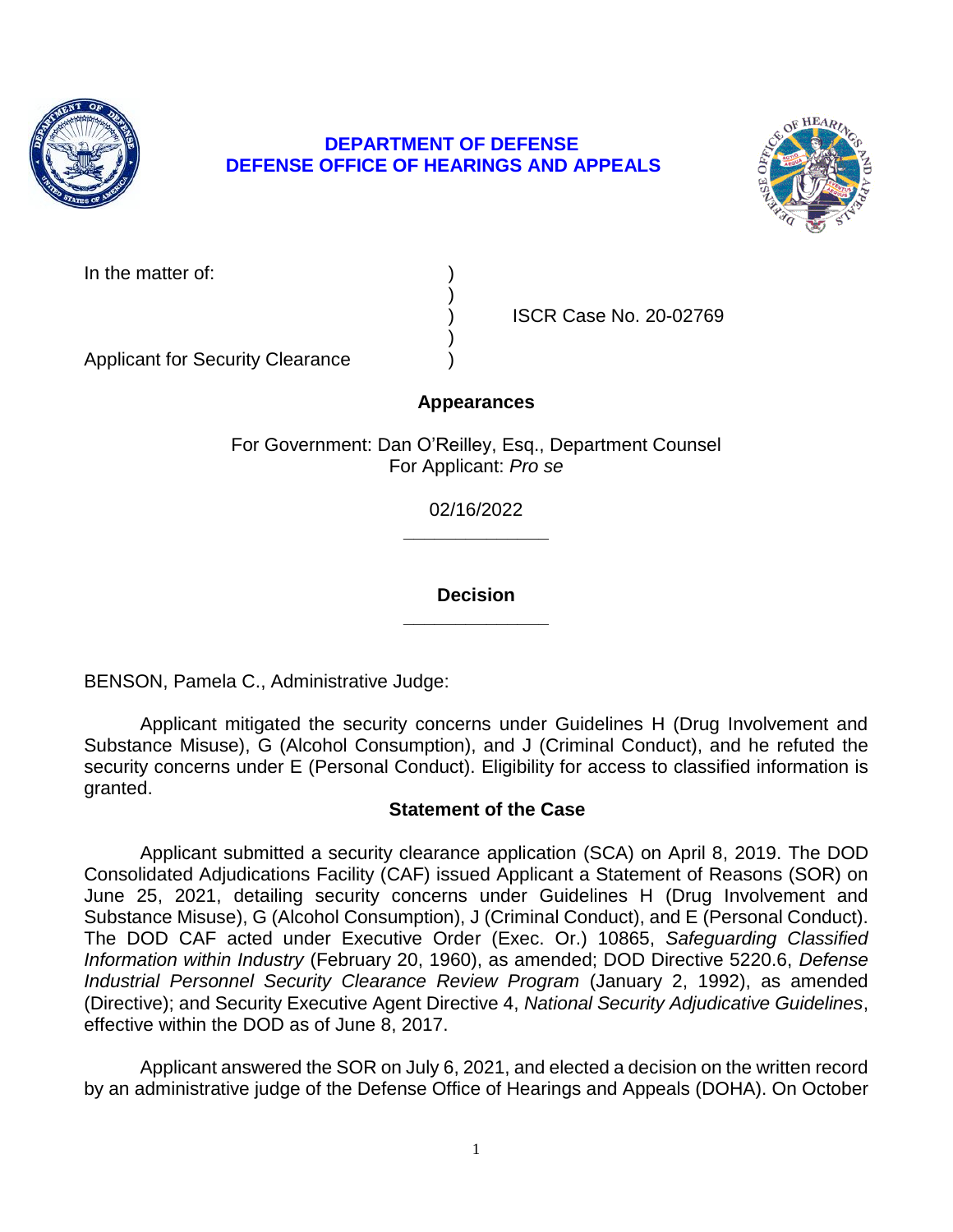4, 2021, Department Counsel submitted the Government's file of relevant material (FORM), including documents identified as Items 1 through 6 (Items). Applicant received the FORM on October 18, 2021. He was afforded 30 days after receiving the FORM to file objections and submit material in refutation, extenuation, or mitigation. Applicant did not submit any information within the prescribed time period. The SOR and the answer (Items 1 and 2) are the pleadings in the case. Items 3 through 6 are admitted into evidence without objection. The case was assigned to me on December 14, 2021.

#### **Findings of Fact**

2.a.) He qualified his admission to  $\P$  1.b, that alleged he had used THC while granted access to classified information, with the qualification "if that's what I wrote then I admit." There is no evidence in the record that Applicant wrote (or stated) that he had used marijuana while holding a security clearance or while having access to classified information. He did not specifically admit or deny ¶¶ 3.a, and 4.a. Applicant's admissions are accepted as findings of fact. (Item 1) In Applicant's SOR response, he admitted SOR allegations. (¶¶ 1.a, 1.b, 1.c, 1.d, and

 Applicant is 59 years old. He married in 1992 and divorced in 2013, and currently lives with a cohabitant. Since September 2018, Applicant has been employed by a defense contractor. Applicant listed on his April 2019 SCA that he previously held a DOD security clearance in approximately 1982. The Joint Personnel Adjudication System (JPAS) showed that Applicant had been granted a secret security clearance in February 2006. There is no other evidence that was submitted to show the specific period of time Applicant possessed his security clearance, whether it was for one month, one year, or if Applicant continuously held the security clearance from February 2006 through January 2013. (Items 3, 4 and 6)

 The SOR alleges under Guideline H that Applicant smoked marijuana (THC) with varying frequency from about January 1979 to January 2013. His heaviest use occurred during his high school years and he used marijuana occasionally in his 30s and 40s. Over the course of his life Applicant estimated he has used marijuana on about 100 occasions. He used LSD and psilocybin mushrooms (hallucinogens) from about 1979 to 2005. His heaviest use occurred in high school, but he did use these substances again in his 40s. Applicant used cocaine from 1985 to 1995. He experimented with this drug and never enjoyed the experience. Over the course of ten years he used cocaine about ten times. He has no plans to use any of these illegal substances in the future. (Items 1, 2, 3 and 4)

 Applicant self-reported his illegal drug history on the SCA he signed in April 2019. He listed that he had not used any illegal drugs while he held a DOD security clearance. During his background interview in June 2019, which was certified by Applicant in November 2020, he told the investigator that he had not used any illegal substance while holding a security clearance. Applicant also responded to an interrogatory question which specifically asked whether he had used any illegal drugs after he had been granted a security clearance in February 2006. Applicant responded; "No." (Items 1, 2, 3 and 4)

 Applicant was granted a security clearance in February 2006, about eight months after he had been hired by a different federal contractor. Department Counsel argued in the brief that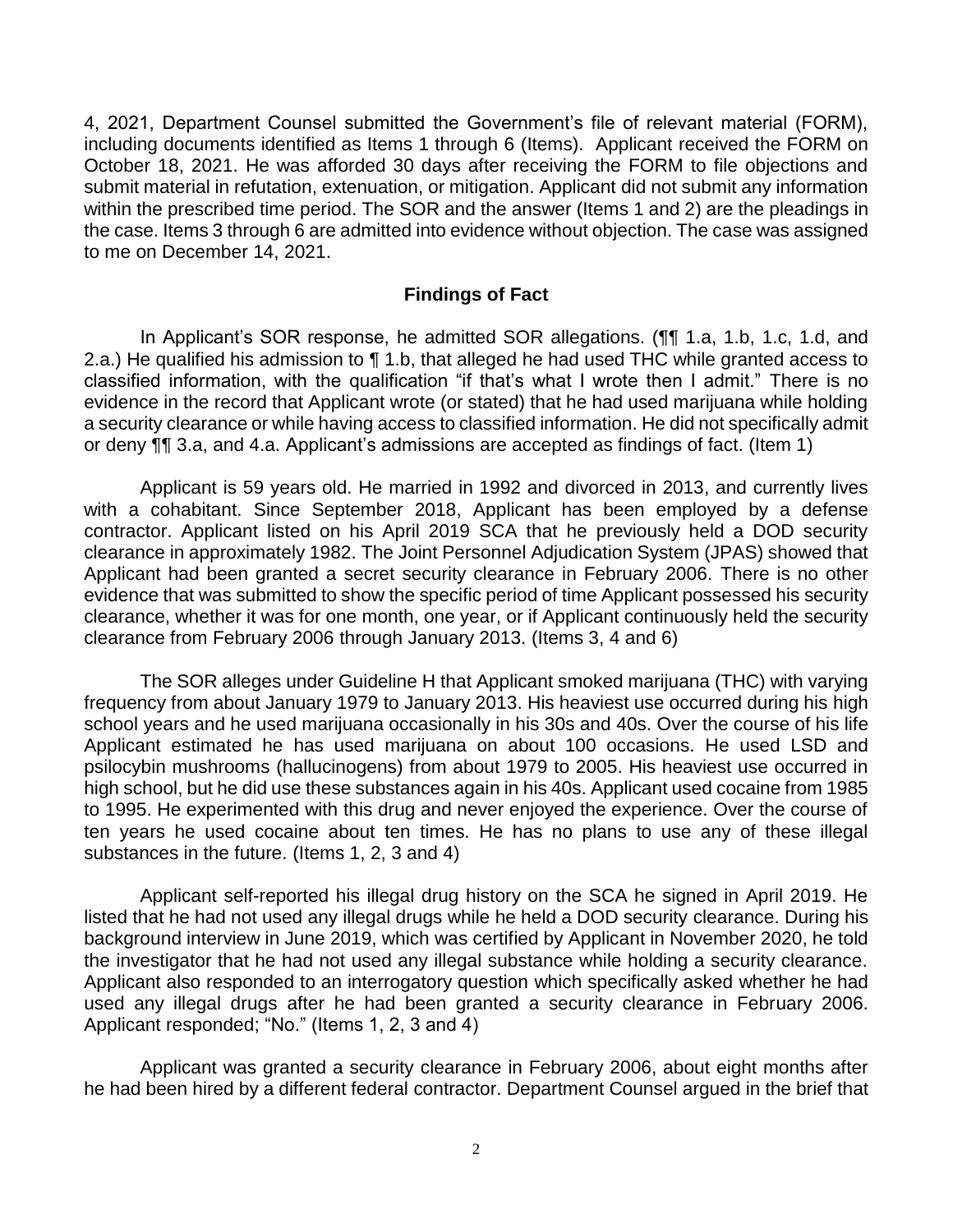one could assume that Applicant continuously held a security clearance from February 2006 until September 2015, when he left that employment. According to Applicant's admissions, his use of marijuana until January 2013 overlapped with his employment and possession of a security clearance if he held it continuously from February 2006 until he left the employment position in September 2015. JPAS reflected the date the security clearance was issued, but it did not reflect the length of time Applicant possessed the security clearance. (Items 3 and 6)

Under Guideline G it alleged that Applicant was arrested in March 2017 for Driving Under the Influence of Alcohol. (DUI) He was found guilty and was sentenced to restricted driving privileges for six months, to serve eight days in the Sheriff's work program, completion of an alcohol education program, fined about \$1,900, and he was placed on three years of probation. This alcohol-related allegation (¶ 2.a) and all of the allegations under Guideline H (¶¶ 1.a through 1.d) were cross-alleged under Guideline J (¶ 3.a). The allegation that Applicant used marijuana while possessing a security clearance (¶ 1.b) was cross-alleged under Guideline E (¶ 4.a). (Items 1, 2, 3, 4, and 5)

 in 2017 was his only alcohol-related arrest. He successfully completed his court-ordered alcohol consumed alcohol about three times weekly from the age of 21 until November 2015, when his mother passed away. After November 2015 he consumed a greater volume of alcohol more frequently. He would consume a couple glasses of wine and on occasion, a shot of bourbon. After his March 2017 DUI arrest, he greatly reduced his alcohol consumption. He told the investigator that he did not have a problem with alcohol and the 2017 DUI was an isolated incident. In the 2020 interrogatories, Applicant reported that he completely stopped all use of Applicant told the investigator during his June 2019 background interview that this arrest education program and was not recommended to participate in any other alcohol treatment. He alcohol in October 2019. He also quit smoking tobacco for health, spiritual, and mental reasons. (Item 4)

#### **Policies**

 It is well established that no one has a right to a security clearance. As the Supreme Court held, "the clearly consistent standard indicates that security determinations should err, if they must, on the side of denials." *Department of the Navy v. Egan*, 484 U.S. 518, 531 (1988).

 The adjudicative guidelines are not inflexible rules of law. Instead, recognizing the complexities of human behavior, administrative judges apply the guidelines in conjunction with the factors listed in the adjudicative process. The administrative judge's overarching adjudicative goal is a fair, impartial, and commonsense decision. According to AG  $\P$  2(a), the entire process is a conscientious scrutiny of a number of variables known as the "whole-person concept." The administrative judge must consider all available, reliable information about the person, past and present, favorable and unfavorable, in making a decision. The protection of the national security is the paramount consideration. AG ¶ 2(b) requires that "[a]ny doubt concerning personnel being considered for access to classified information will be resolved in favor of the national security." In reaching this decision, I have drawn only those conclusions that are reasonable, logical, and based on the evidence contained in the record. Likewise, I have avoided drawing inferences grounded on mere speculation or conjecture.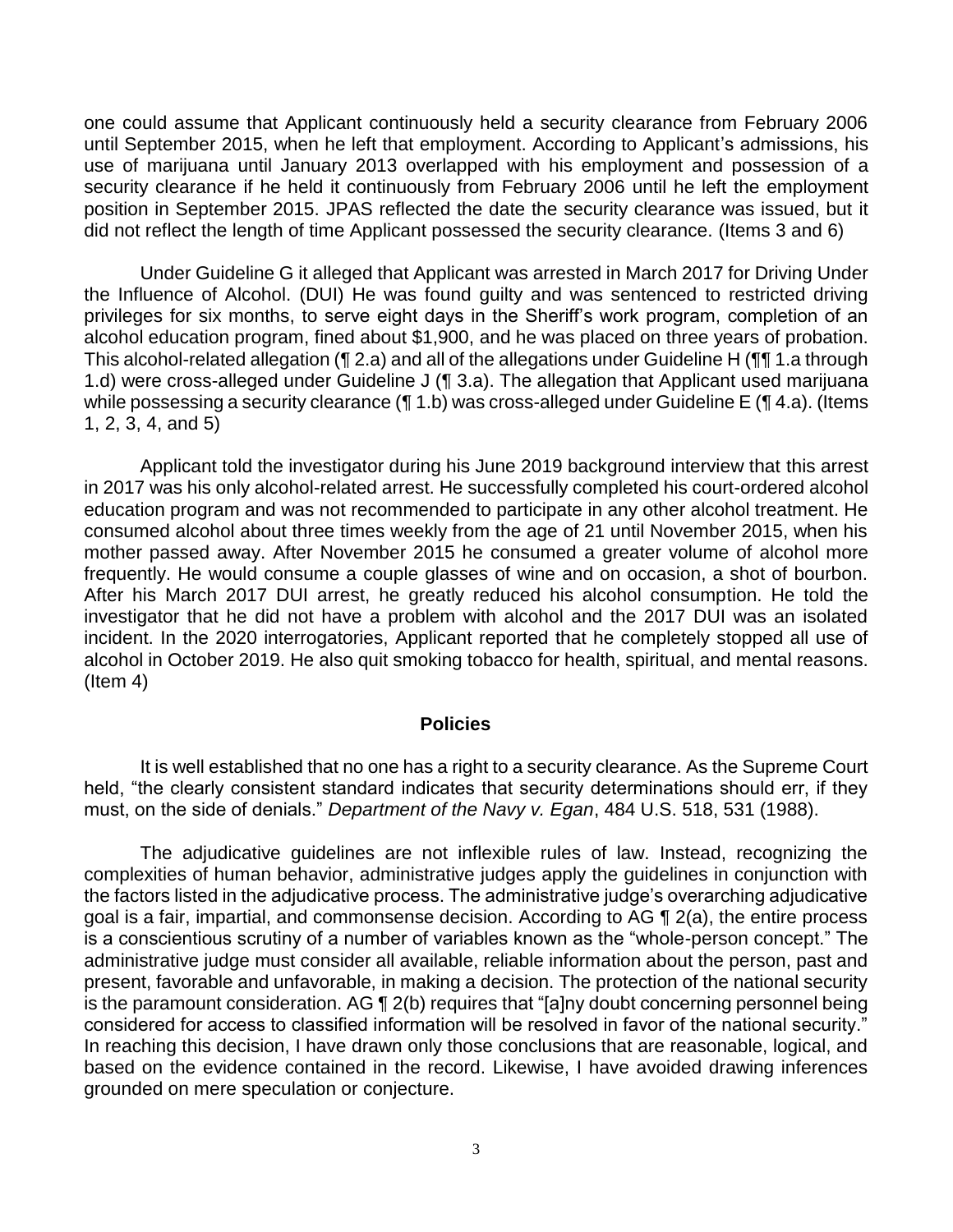Under Directive ¶ E3.1.14, the Government must present evidence to establish controverted facts alleged in the SOR. Under Directive ¶ E3.1.15, an "applicant is responsible for presenting witnesses and other evidence to rebut, explain, extenuate, or mitigate facts admitted by applicant or proven by Department Counsel, and has the ultimate burden of persuasion as to obtaining a favorable security decision."

 A person who seeks access to classified information enters into a fiduciary relationship with the Government predicated upon trust and confidence. This relationship transcends normal duty hours and endures throughout off-duty hours. The Government reposes a high degree of trust and confidence in individuals to whom it grants access to classified information. Decisions include, by necessity, consideration of the possible risk that an applicant may deliberately or inadvertently fail to safeguard classified information. Such decisions entail a certain degree of legally permissible extrapolation as to potential, rather than actual, risk of compromise of classified information.

#### **Analysis**

#### **Guideline H: Drug Involvement and Substance Misuse**

AG  $\P$  24 expresses the security concern for drug involvement:

The illegal use of controlled substances . . . can raise questions about an individual's reliability and trustworthiness, both because such behavior may lead to physical or psychological impairment and because it raises questions about a person's ability or willingness to comply with laws, rules, and regulations.

I have considered the disqualifying conditions for drug involvement under AG 1 25 and the following are potentially applicable:

AG ¶ 25(a) any substance misuse; and

AG ¶ 25(f) any illegal drug use while granted access to classified information or holding a sensitive position.

 Applicant used marijuana, with varying frequency, from about January 1979 to January 2013. He also used LSD and psilocybin mushrooms from about 1979 to 2005, and cocaine from about 1985 to 1995. There is insufficient evidence to support that Applicant used marijuana while he was in possession of a security clearance. AG ¶ 25(a) applies.

I have considered the mitigating conditions under AG ¶ 26. The following are potentially applicable:

AG  $\P$  26(a) the behavior happened so long ago, was so infrequent, or happened under such circumstances that it is unlikely to recur or does not cast doubt on the individual's current reliability, trustworthiness, or good judgment; and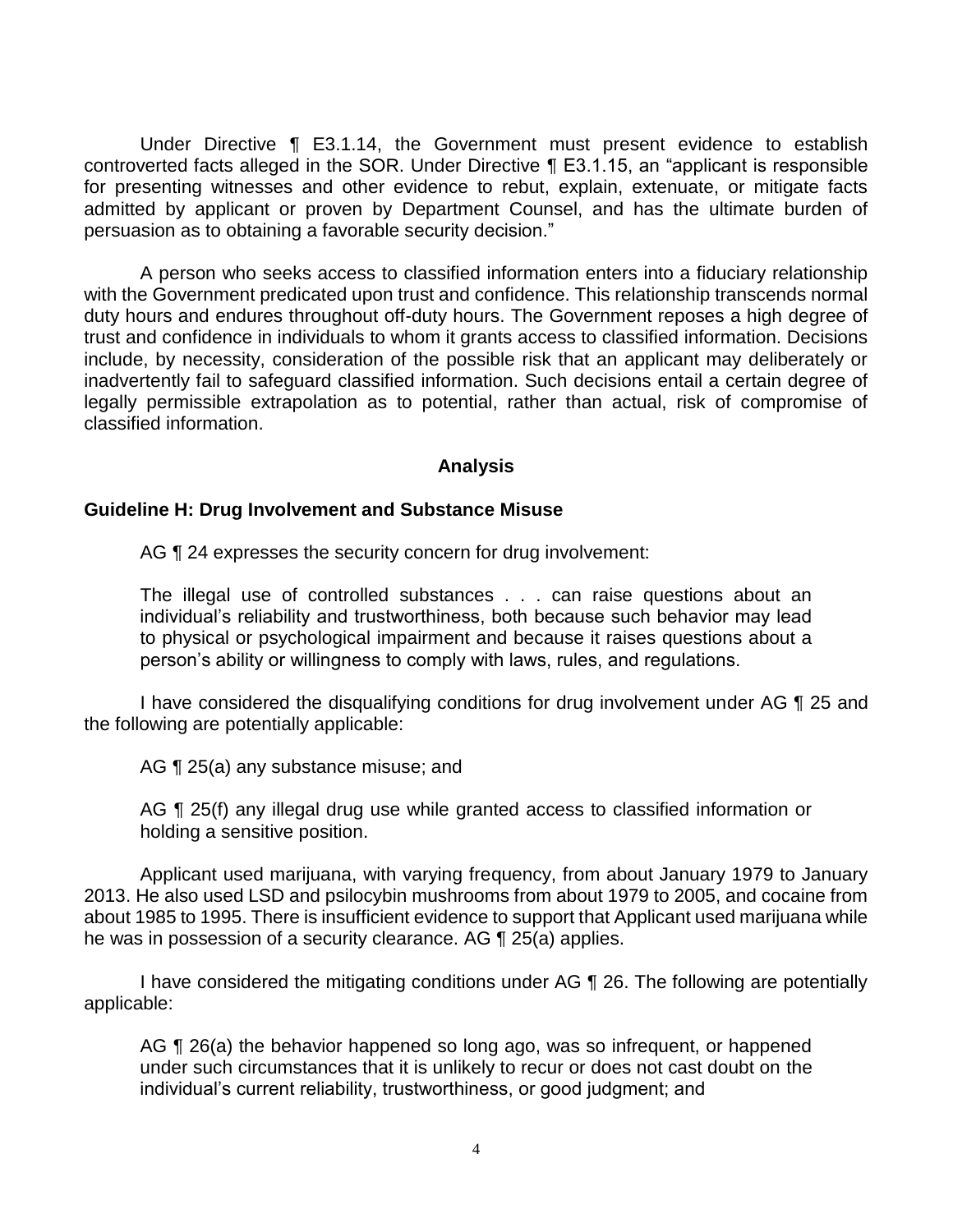AG ¶ 26(b) the individual acknowledges his or her drug involvement and substance misuse, provides evidence of actions taken to overcome this problem, and has established a pattern of abstinence, including, but not limited to:

(1) disassociation from drug-using associates and contacts;

(2) changing or avoiding the environment were drugs were used; and

 (3) providing a signed a statement of intent to abstain from all drug involvement and substance misuse, acknowledging that any future involvement.

 Applicant used marijuana over a long period of time, but he has not used it in the last nine years. The hallucinogens were used by him well over a decade ago, and cocaine over two decades ago. He disclosed his illegal drug usage on the SCA. Applicant denied that he had used any illegal drug while holding a security clearance, and he had no intention of using any illegal drug in the future. There is insufficient evidence in the record to show that Applicant used marijuana while he was in possession of a security clearance. Applicant was forthright about his past illegal drug use during his security clearance investigation, and is unlikely to resume his use of marijuana, or any other illegal drug. Mitigating conditions AG ¶¶ 26(a) and 26(b) apply.

### **Guideline G: Alcohol Consumption**

AG ¶ 21 describes the security concern about alcohol consumption, "Excessive alcohol consumption often leads to the exercise of questionable judgment or the failure to control impulses, and can raise questions about an individual's reliability and trustworthiness."

AG **[1** 22 provides one condition that could raise a security concern and may be disqualifying as follows:

 (a) alcohol-related incidents away from work, such as driving while under the influence, fighting, child or spouse abuse, disturbing the peace, or other incidents of concern, regardless of the frequency of the individual's alcohol use or whether the individual has been diagnosed with alcohol use disorder.

 Applicant had a misdemeanor-level alcohol-related offense in 2017. AG ¶ 22(a) is established.

AG ¶ 23 lists one condition that could mitigate security concerns:

(a) so much time has passed, or the behavior was so infrequent, or it happened under such unusual circumstances that it is unlikely to recur or does not cast doubt on the individual's current reliability, trustworthiness, or judgment.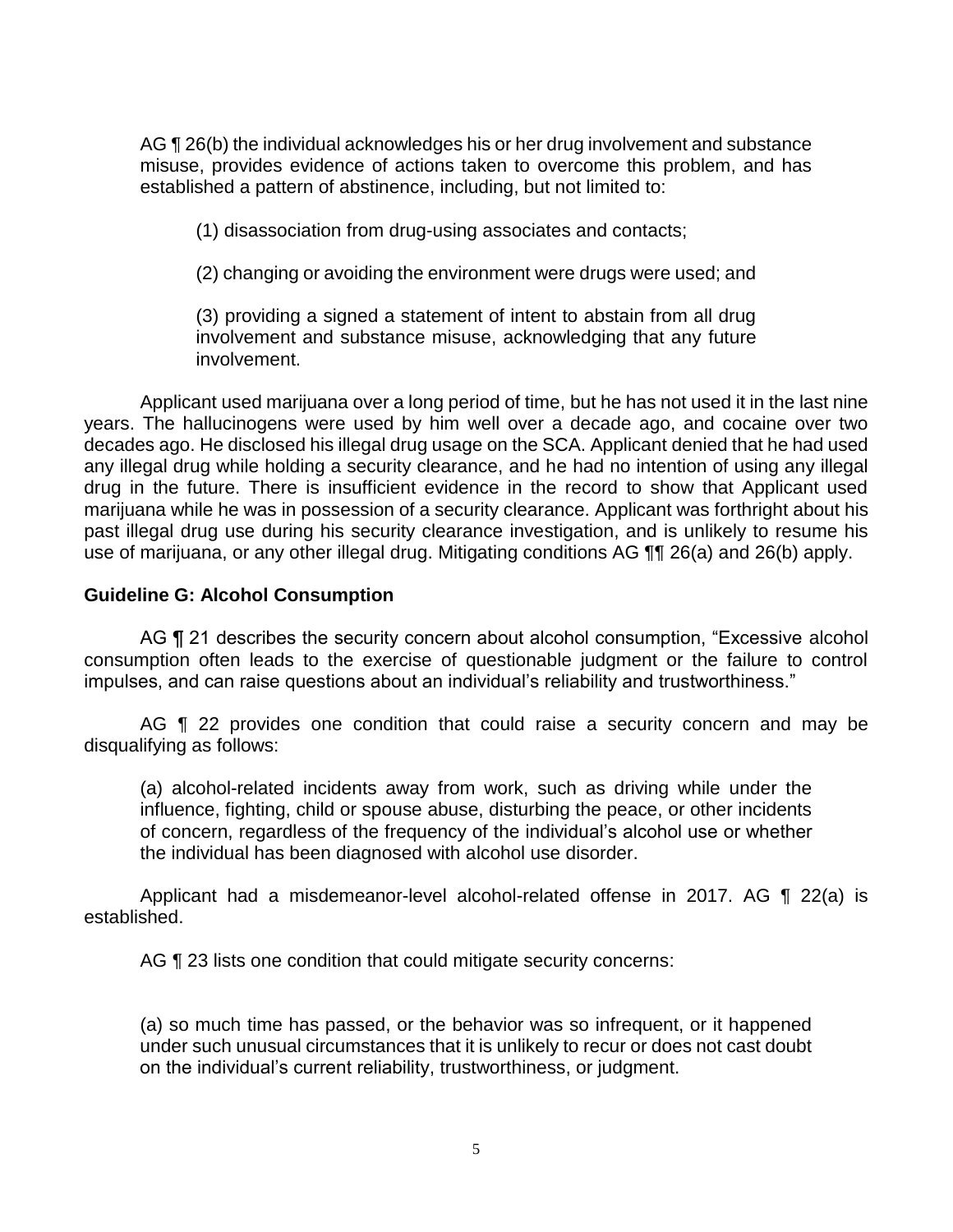AG ¶¶ 23(a) is established. Applicant's single alcohol-related arrest almost five years ago is not recent and does not demonstrate a pattern of questionable judgment. After his successful completion of the court-ordered alcohol education in 2017, there is no indication that Applicant was recommended to obtain additional alcohol treatment. In October 2019, Applicant decided to make a lifestyle change and has completely abstained from using alcohol. I conclude that his isolated alcohol-related misconduct happened under such unusual circumstances that it is unlikely to recur and does not cast doubt on his current judgment. Applicant successfully mitigated the alcohol consumption security concerns.

### **Guideline J: Criminal Conduct**

The security concern for criminal conduct is set out in AG ¶ 30:

Criminal activity creates doubt about a person's judgment, reliability, and trustworthiness. By its very nature, it calls into question a person's ability or willingness to comply with laws, rules, and regulations.

The guideline notes several conditions that could raise security concerns under AG ¶ 31. The following is potentially applicable in this case:

(a) a pattern of minor offenses, any of which on their own would be unlikely to affect a national security eligibility decision, but which in combination cast doubt on the individual's judgment, reliability, or trustworthiness.

Applicant admitted his illegal drug use and the 2017 alcohol-related criminal offense. AG ¶ 31(a) applies.

 Criminal conduct security concerns may be mitigated under AG ¶ 32. The following are potentially applicable in this case:

(a) so much time has elapsed since the criminal behavior happened, or it happened under such unusual circumstances that it is unlikely to recur and does not cast doubt on the individual's reliability, trustworthiness, or good judgment; and

(d) there is evidence of successful rehabilitation; including but not limited to the passage of time without recurrence of criminal activity, remorse or restitution, job training or higher education, good employment record, or constructive community involvement.

 There is no evidence of additional misconduct alleged under Guideline J. The SOR same reasons previously addressed under those Guidelines, this misconduct is also mitigated under Guideline J. The record evidence shows that the misconduct occurred in the distant past, allegations under Guidelines H and G were cross-alleged under this Guideline. Applicant's criminal conduct is related to his illegal drug use and his 2017 alcohol-related offense. For the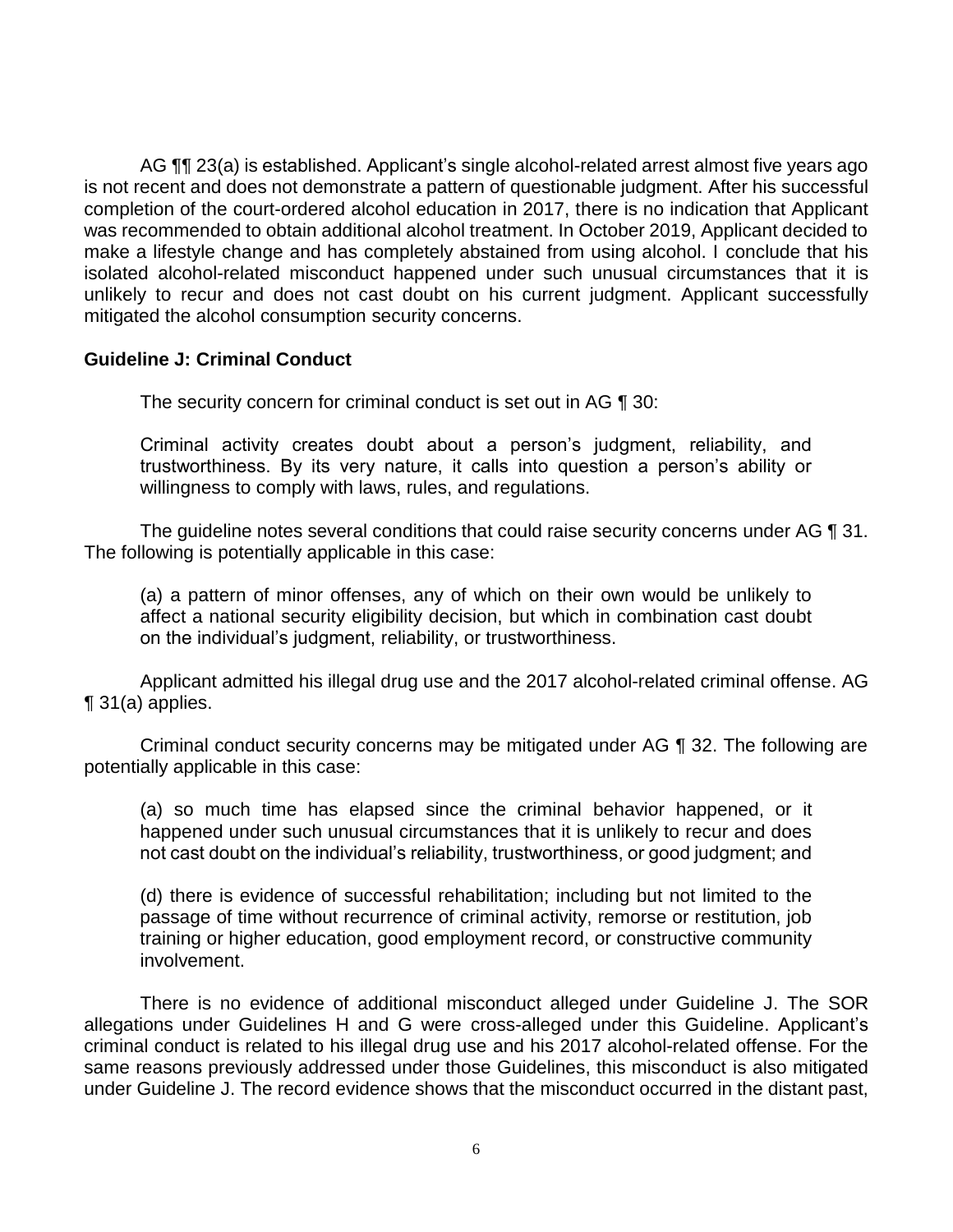Applicant has no intention of using illegal drugs in the future, and he is not currently consuming AG  $\P$  32(a) and 32(d) apply. Applicant successfully mitigated the criminal conduct security alcohol. I find that future drug-related or alcohol-related criminal misconduct is unlikely to recur. concerns.

### **Guideline E: Personal Conduct**

AG ¶ 15 expresses the security concern for personal conduct:

Conduct involving questionable judgment, lack of candor, dishonesty, or unwillingness to comply with rules and regulations can raise questions about an individual's reliability, trustworthiness and ability to protect classified or sensitive information. Of special interest is any failure to cooperate or provide truthful and candid answers during the national security investigative or adjudicative processes.

 Applicant's use of marijuana while possessing a security clearance was specifically allegation was not supported by sufficient evidence. No other personal conduct allegations were raised beyond this cross-allegation. Applicant has successfully refuted personal conduct security addressed under Guideline H, and cross-alleged under Guideline E. I previously concluded this concerns.

### **Whole-Person Concept**

Under the whole-person concept, the administrative judge must evaluate an applicant's eligibility for a public trust position by considering the totality of the applicant's conduct and all relevant circumstances. The administrative judge should consider the nine adjudicative process factors listed at AG ¶ 2(a):

(1) the nature, extent, and seriousness of the conduct; (2) the circumstances surrounding the conduct, to include knowledgeable participation; (3) the frequency and recency of the conduct; (4) the individual's age and maturity at the time of the conduct; (5) the extent to which participation is voluntary; (6) the presence or absence of rehabilitation and other permanent behavioral changes; (7) the motivation for the conduct; (8) the potential for pressure, coercion, exploitation, or duress; and (9) the likelihood of continuation or recurrence.

Under AG ¶ 2(c), the ultimate determination of whether to grant eligibility for a security must be an overall commonsense judgment based upon careful consideration of the guidelines and the whole-person concept. I considered the potentially disqualifying and mitigating conditions in light of all the facts and circumstances surrounding this case. I have incorporated my comments under Guidelines H, G, J, and E and the AG ¶ 2(d) factors in this whole-person analysis.

 Applicant is 59 years old. He married in 1992 and divorced in 2013, and currently lives with a cohabitant. Since September 2018, Applicant has been employed by a defense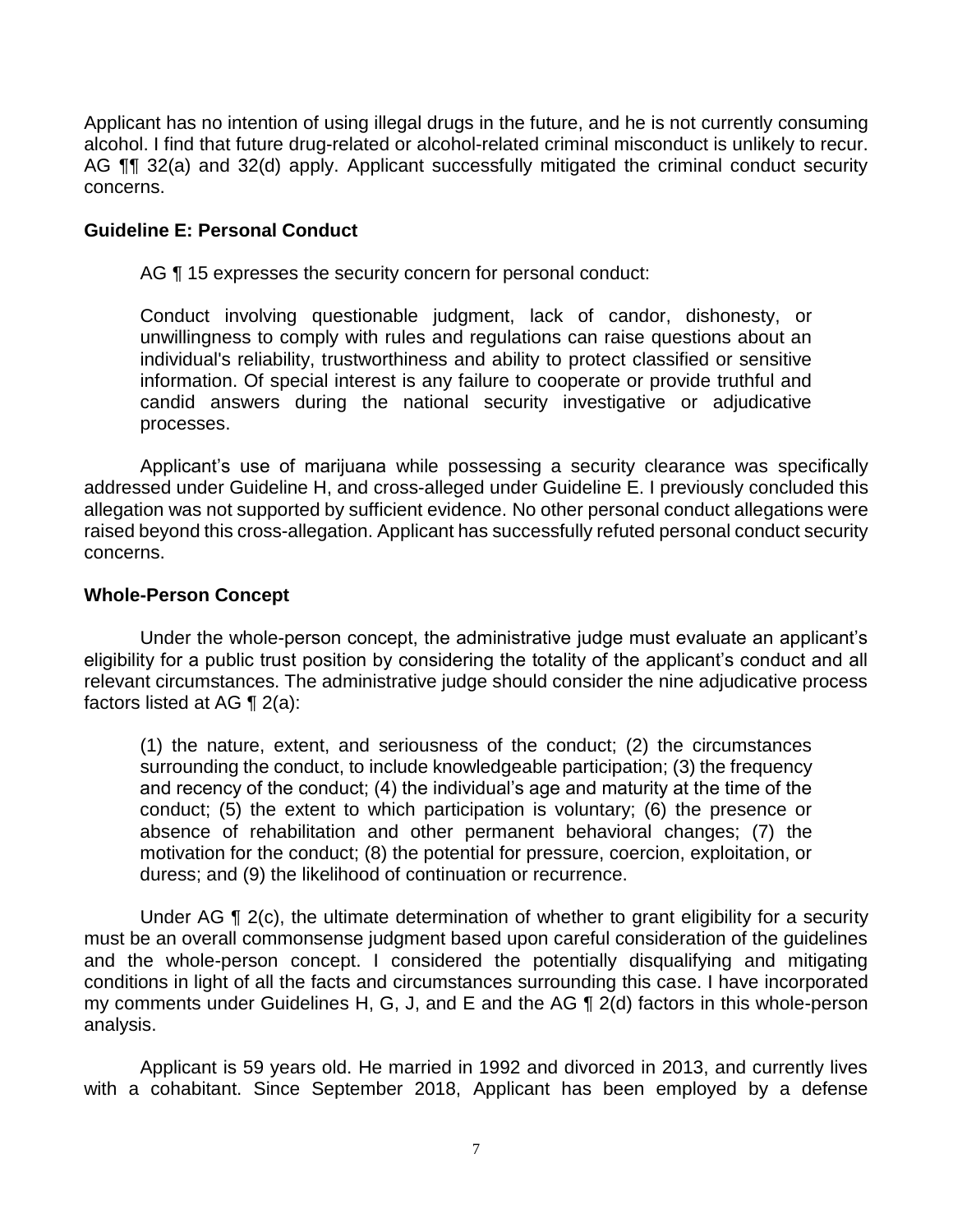contractor. Applicant listed on his April 2019 SCA that he previously held a DOD security clearance in approximately 1982. The Joint Personnel Adjudication System (JPAS) showed that Applicant had been granted a secret security clearance in February 2006. There is no other evidence in the record to show the specific period of time Applicant possessed his security clearance.

 Applicant's illegal drug use occurred long ago. He disclosed his illegal drug use on the 2019 SCA, and discussed it fully during his background interview. He has no intention of using illegal drugs in the future. He had an isolated alcohol-related offense in 2017. He fully complied with the conditions set by the court, and after completing his alcohol education program, he was not referred for any other alcohol treatment. In October 2019, Applicant made a lifestyle decision to completely abstain from using alcohol. His actions show responsible behavior and good judgment. I have carefully applied the law, as set forth in Egan, Exec. Or. 10865, the Directive, and the AGs, to the facts and circumstances in the context of the whole person. I conclude that drug use, alcohol consumption, and criminal conduct security concerns are mitigated, and the personal conduct security concerns refuted.

### **Formal Findings**

 Formal findings for or against Applicant on the allegations set forth in the SOR, as required by section E3.1.25 of Enclosure 3 of the Directive, are:

| Paragraph 1, Guideline H: | <b>FOR APPLICANT</b> |
|---------------------------|----------------------|
| Subparagraphs 1.a.-1.d:   | For Applicant        |
| Paragraph 2, Guideline G: | <b>FOR APPLICANT</b> |
| Subparagraph 2.a:         | For Applicant        |
| Paragraph 3, Guideline J: | <b>FOR APPLICANT</b> |
| Subparagraph 3.a:         | For Applicant        |
| Paragraph 4, Guideline E: | <b>FOR APPLICANT</b> |
| Subparagraph 4.a:         | For Applicant        |